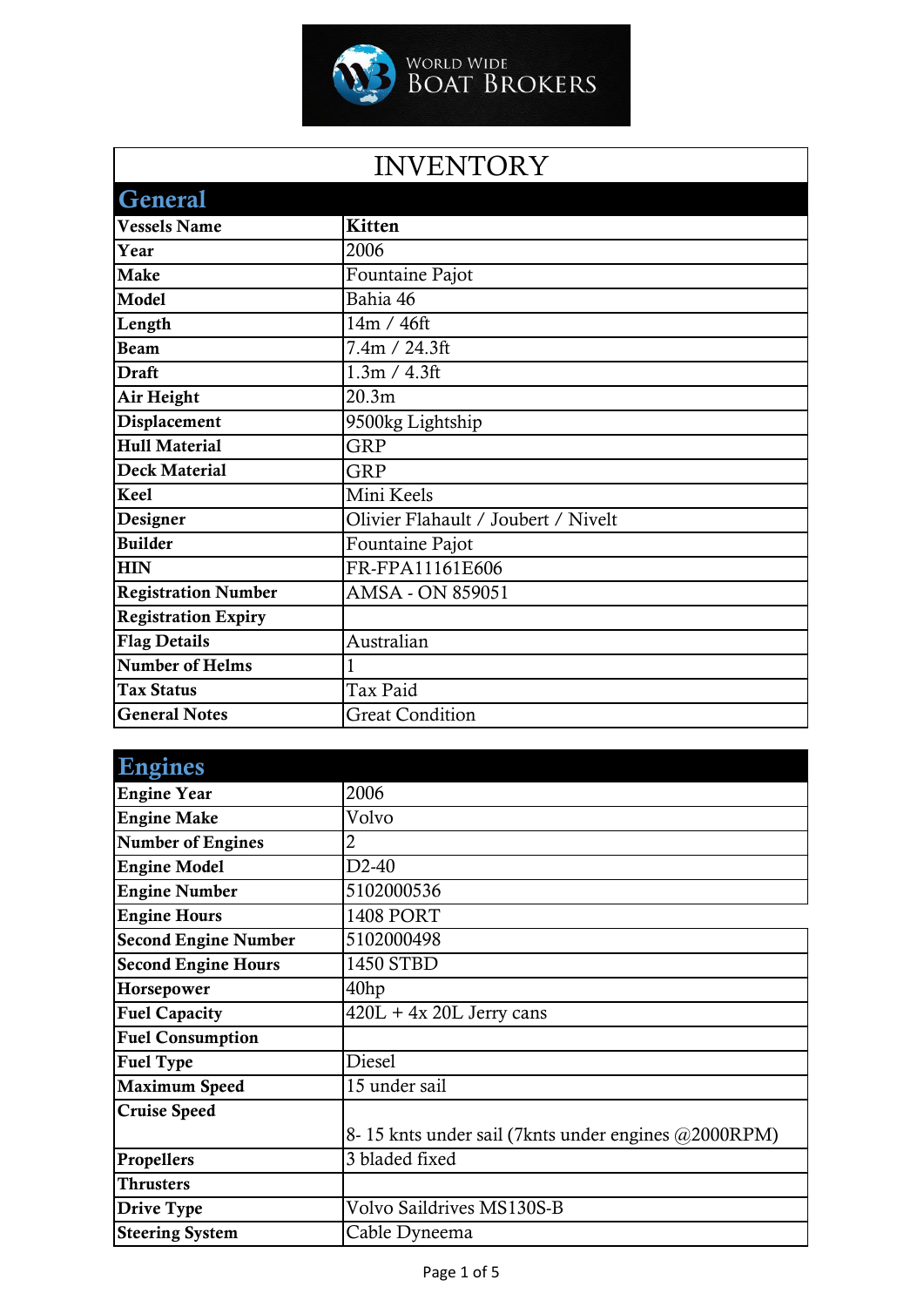| <b>Notes</b> | Garhauer crane mounted on transom - This is used to lift |
|--------------|----------------------------------------------------------|
|              | outboard and portable genset from engine room.           |

| <b>Accommodation</b>    |                                                                                                                                                                                              |
|-------------------------|----------------------------------------------------------------------------------------------------------------------------------------------------------------------------------------------|
| Layout                  | 3 Cabin Owners Version                                                                                                                                                                       |
| <b>Single Berths</b>    |                                                                                                                                                                                              |
| <b>Double Berths</b>    |                                                                                                                                                                                              |
| <b>Oueen Berths</b>     |                                                                                                                                                                                              |
| <b>Drop Down Saloon</b> |                                                                                                                                                                                              |
| <b>Notes</b>            | New Saloon curtains. Saloon and cockpit fitted with red<br>LED lighting for night sailing. A wifi-connected<br>multifunction HP Printer has been installed on the desk in<br>the main cabin. |

| <b>Bathrooms</b>          |                                                                                                                                                                                |
|---------------------------|--------------------------------------------------------------------------------------------------------------------------------------------------------------------------------|
| <b>Shower</b>             |                                                                                                                                                                                |
| Heads                     |                                                                                                                                                                                |
| <b>Heads Type</b>         | 2Electric fresh water flush toilets                                                                                                                                            |
| <b>Holding Tanks</b>      | $2x$ approx $50L$                                                                                                                                                              |
| <b>Hot Water Capacity</b> | 40L                                                                                                                                                                            |
| <b>Notes</b>              | Sanimarin Toilets Master ensuite and guest bathroom<br>Jun-19Uses 2.2 litres per flush. Shower tap ware has<br>been upgraded and a lexan door fitted to enclose the<br>shower. |

| <b>Galley</b>          |                                                   |
|------------------------|---------------------------------------------------|
| <b>Galley Location</b> | Up to Starboard                                   |
| <b>Water Capacity</b>  | 830L                                              |
| Refrigeration          | In Galley Isotherm                                |
| Freezer                | In Galley Isotherm                                |
| Stove / Oven           | Yes ENO 3 burner                                  |
| Oven                   | ENO- Eno stove has an « Eno tempered glass lid on |
|                        | hinges » fitted                                   |
| <b>Sink</b>            | Yes, $2 \times s/s +$ drying shelf                |
| <b>Gas Alarm</b>       |                                                   |
| Microwave              | Yes                                               |
| <b>Ice Maker</b>       | No                                                |
| <b>Dishwasher</b>      | No                                                |
| <b>Notes</b>           |                                                   |

| <b>Electronics</b>      |                                                       |
|-------------------------|-------------------------------------------------------|
| <b>Depth Sounder</b>    | Raymarine ST 60                                       |
| Log                     | Multi function ST 60 repeater                         |
| Autopilot               | ST6002 Smart Pilot                                    |
| <b>Wind Instruments</b> | ST60 x 2                                              |
| Radar                   | Raymarine 4G HD Radar                                 |
| Chartplotter            | Raymarine Axiom 12" with remote control -Touch screen |
|                         | with remote control panel 2019                        |
| <b>AIS</b>              | Raymarine Class B                                     |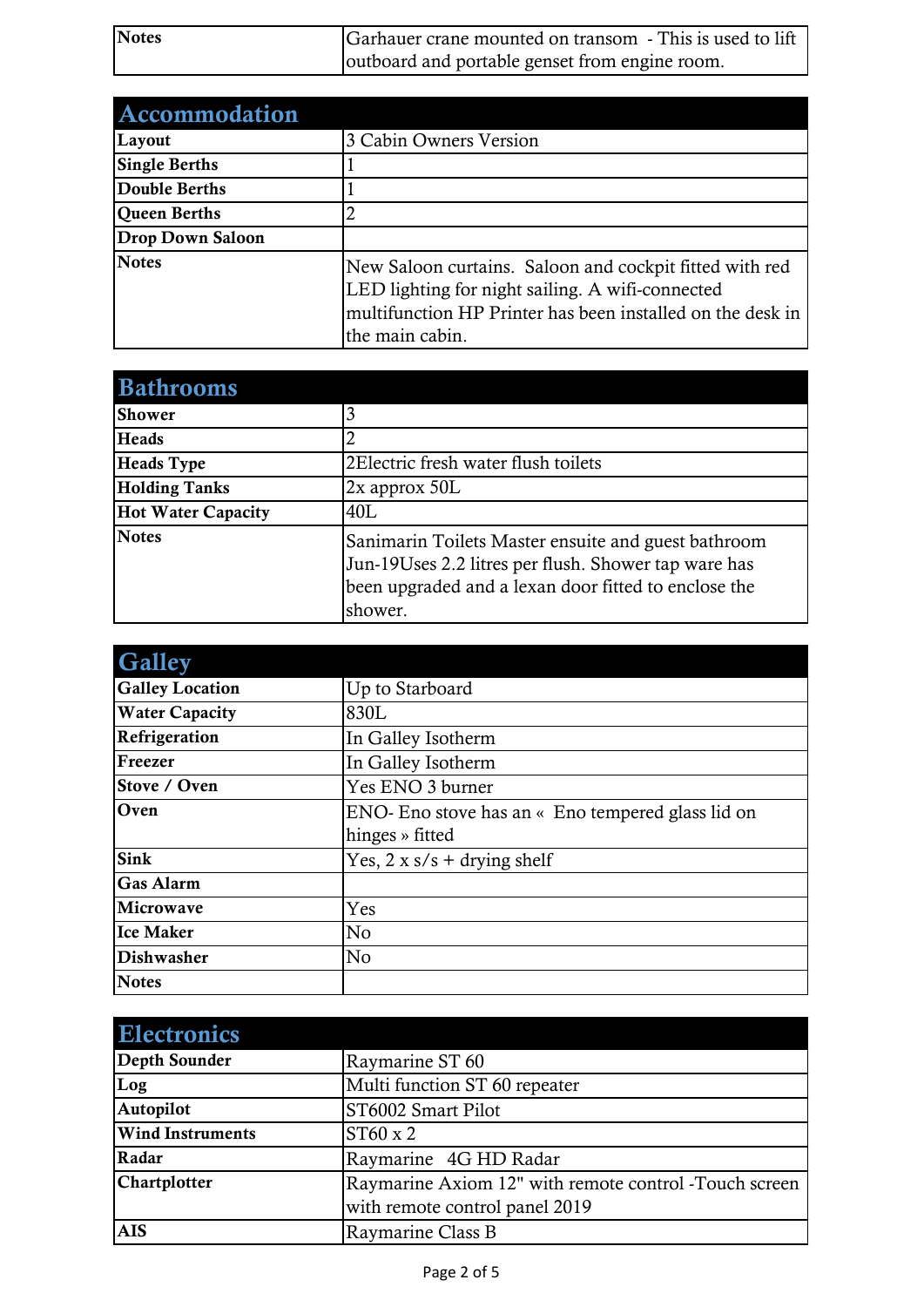| <b>GPS</b>             | Furuno GP-32 backup                                                                                                                        |
|------------------------|--------------------------------------------------------------------------------------------------------------------------------------------|
| <b>VHf</b>             | Raymarine                                                                                                                                  |
| TV                     | Englaon 12 & 240 volts, New Dec 2020, Automatic power                                                                                      |
|                        | supply selection with remote control                                                                                                       |
| <b>Stereo</b>          | <b>JVC</b>                                                                                                                                 |
| Radio                  | Yes                                                                                                                                        |
| <b>Sat Phone</b>       | No                                                                                                                                         |
| <b>Notes</b>           | Hand held Autohelm remote control - Two mounting                                                                                           |
|                        | brackets $1 \ (\partial)$ Helm + $1 \ (\partial)$ chart table                                                                              |
|                        | Powertech URS 31 Marine router with booster antenna                                                                                        |
| <b>Batteries</b>       |                                                                                                                                            |
| <b>Battery House</b>   | 8 x Victron 175 A/H AGM Batteries (Installed March 21)                                                                                     |
|                        | Start Battery - 880 CCA                                                                                                                    |
| <b>Battery Engine</b>  | 1 x Portside cranking start                                                                                                                |
| <b>Battery Charger</b> | Victron 120A                                                                                                                               |
| <b>Notes</b>           | Battery monitoring system victron energy with remote<br>display - Installed Feb 21 with Bluetooth allowing remote<br>monitoring with iPad. |

| <b>Electrical Equipment</b> |                                                          |
|-----------------------------|----------------------------------------------------------|
| Watermaker                  | Yes                                                      |
| Generator                   | Yes                                                      |
| <b>Wind Generator</b>       | N <sub>0</sub>                                           |
| <b>Solar Panels</b>         | Yes 4 x 175 Watts each Victron panels - Feb 21 - all     |
|                             | connected to MPT Regulator with 75 Amps output           |
| <b>Washing Machine</b>      | N <sub>0</sub>                                           |
| <b>Air Conditioning</b>     | No                                                       |
| Heater                      | 5.5 kw Webasto diesel heater - Includes 3 outlets in the |
|                             | cockpit and has its separate fuel tank                   |
| <b>Transformer</b>          | No                                                       |
| Inverter                    | New Feb 21 - Victron 3000 Watts 120 Amps with built in   |
|                             | <b>ATS</b>                                               |
| <b>Shore Power</b>          | Feb 21 - Dual Supply controlled via CB 1x short 1x long  |
|                             | $(15m)$ with 15 Amps plugs - 240V                        |
| <b>Notes</b>                | Galvanic Protector installed Feb 21                      |
|                             | MPPT Regulator - Midnight Sun 75 Amps Regulator. All     |

internal light fittings have been retrofitted with LED globes.

| <b>Sail Inventory</b>  |                          |
|------------------------|--------------------------|
| <b>Rig Type</b>        | <b>Alloy Mast</b>        |
| <b>Rig Material</b>    | Replaced April 2019      |
| Condition              | Good                     |
| <b>Age of Sails</b>    | Original, good condition |
| <b>Mainsails</b>       | 74m2 heavy dacron        |
| Headsails              | 50m2 - New UV Strip      |
| Spinnaker              |                          |
| Screecher / Gennaker   |                          |
| <b>Running Rigging</b> | Replaced April 2019      |
| <b>Bowsprit</b>        | Yes                      |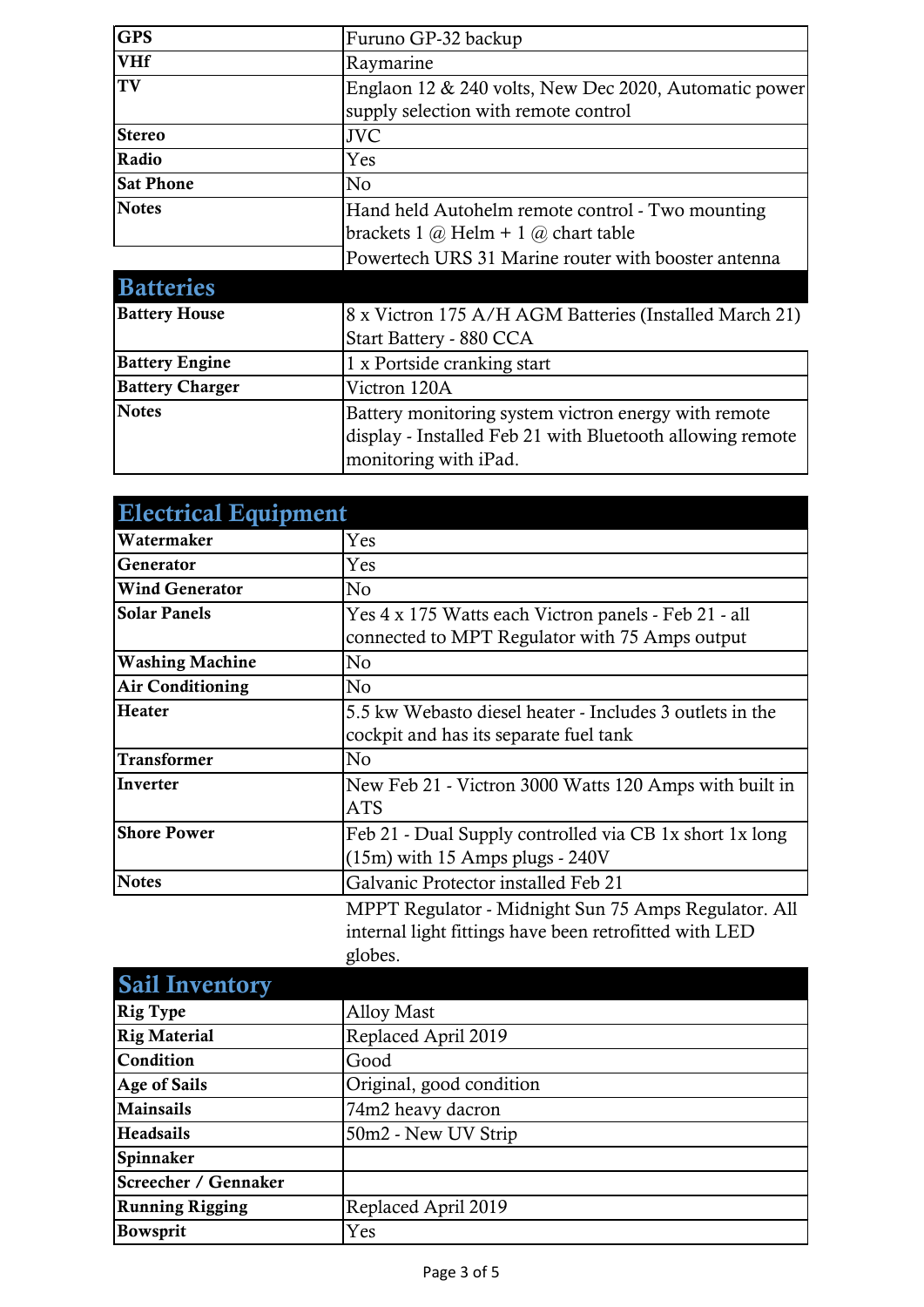| <b>Furlers</b> | 'Yes Genoa                                                                                                                                             |
|----------------|--------------------------------------------------------------------------------------------------------------------------------------------------------|
| Winches        | Primary winch Harken 42 ST                                                                                                                             |
| <b>Notes</b>   | Harken 2 speeds for main halyard - Has 2 speed control<br>switch panel mounted on bulkhead near helm. Genoa had<br>a new weather strip fitted in 2019. |

| <b>Safety Equipment</b>  |                                       |
|--------------------------|---------------------------------------|
| <b>Bilge Manual</b>      | Yes                                   |
| <b>Bilge Electric</b>    | Yes                                   |
| <b>Life Raft</b>         | New 2021 - 4 persons coastal liferaft |
| <b>Life Jackets</b>      | Yes 8                                 |
| Life Ring                | Yes                                   |
| <b>EPIRB</b>             | 406 Exp Nov 2027                      |
| <b>Flares</b>            | Yes                                   |
| <b>Fire Extinguisher</b> | Yes                                   |
| <b>First Aid</b>         |                                       |
| <b>MOB</b> Light         | Yes                                   |
| <b>Harnesses</b>         |                                       |
| <b>Drogues</b>           |                                       |
| <b>Bosuns Chair</b>      | Yes                                   |
| <b>Notes</b>             |                                       |

| <b>Ground Tackle</b> |                                                       |
|----------------------|-------------------------------------------------------|
| Anchor               | 40kg Manson Supreme with Mantus Swivel                |
| Rope                 |                                                       |
| <b>Spare Anchor</b>  |                                                       |
| Chain / Rope         |                                                       |
|                      | 60m of 10mm chain, bridle fitted with new mantus claw |
| Windlass             | Lofrans 1000W                                         |
| <b>Notes</b>         |                                                       |

| <b>Deck Gear &amp; Accessories</b> |                                                                                                                            |
|------------------------------------|----------------------------------------------------------------------------------------------------------------------------|
| <b>Tender</b>                      | Polycraft 3.2 metres - Garhauer SS Crane 120 kg lift                                                                       |
| <b>Tender Outboard</b>             | 9.8 hp 4 strokes Tohatsu Handled                                                                                           |
| <b>Davits</b>                      | Yes                                                                                                                        |
| <b>Swim Ladder</b>                 | Yes                                                                                                                        |
| Deck Wash                          | yes                                                                                                                        |
| <b>Deck Shower</b>                 | Yes                                                                                                                        |
| <b>Cockpit Cushions</b>            | Sunbrella covered 75mm foam cushions                                                                                       |
| <b>Bimini</b>                      | Yes - New Bimini Fibreglass foam cored hardtop - Dec 20<br>Insulated with 32mm foam core with opening hatch above<br>helm. |
| <b>Boat Hook</b>                   |                                                                                                                            |
| <b>Air Compressor</b>              |                                                                                                                            |
| <b>Mooring Lines / fenders</b>     | Yes                                                                                                                        |
| <b>Fishing Gear</b>                |                                                                                                                            |
| <b>BBQ</b>                         | Yes, Sovereign                                                                                                             |
| <b>Water Toys</b>                  |                                                                                                                            |